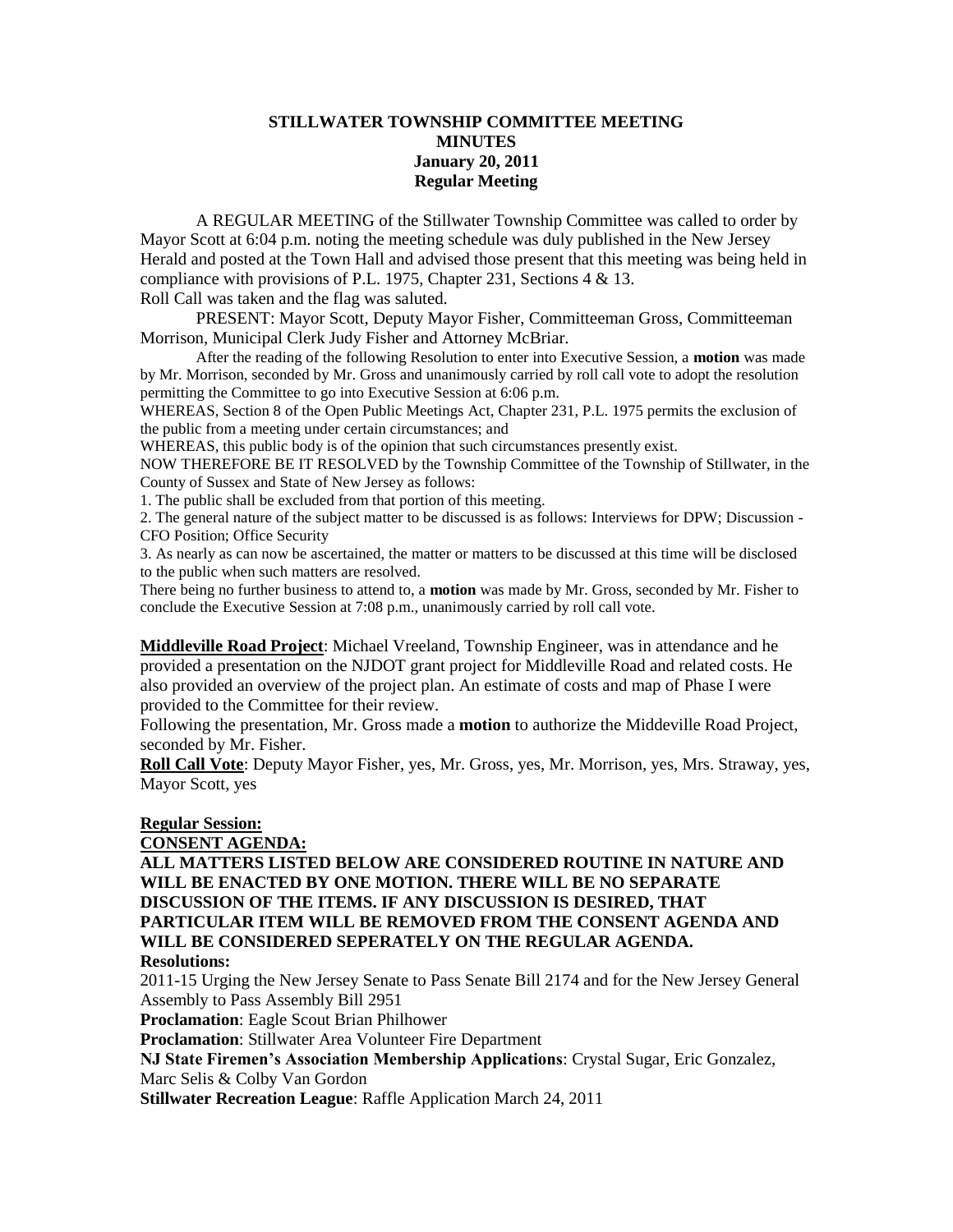## **Stillwater Volunteer Fire Company Blue Light Permits**: Deborah Pfunke, Eric VanDerHagen, Christopher R. Oswin

**Stillwater Rescue Squad Blue Light Permit**: Michele Hess

**Recycling Center**: Robert Losey, Temporary Appointment Effective January 8, 2011, \$8 per hour

Mr. Fisher made a **motion** to approve the Consent Agenda, seconded by Mrs. Straway. **Roll Call Vote**: Deputy Mayor Fisher, yes, Mr. Gross, yes, Mr. Morrison, yes, Mrs. Straway, yes, Mayor Scott, yes

## **Amendments to the Agenda:**

The following items were added to the agenda: Joint Municipal Court with Sussex Borough/Wantage; Landfill Well Testing Contract; Temporary CFO Appointment

## **Joint Municipal Court with Sussex Borough/Wantage:**

**Ordinance:** Introduction

**Ordinance 2011-2 An Ordinance to Repeal Chapter 12 of the Township of Stillwater, Abolishing the Municipal Court for the Township of Stillwater, and Establishing a Municipal Court for the Township of Wantage, The Borough of Sussex and the Township of Stillwater**

Mr. Morrison made a **motion** to introduce Ordinance 2011-2, seconded by Mr. Gross. **Roll Call Vote**: Deputy Mayor Fisher, yes, Mr. Gross, yes, Mr. Morrison, yes, Mrs. Straway, yes, Mayor Scott, yes

## **Inter-Municipal Court Services**:

Mr. Gross made **motion** to enter into an agreement for an inter-municipality court for the municipalities of Wantage Township, Sussex Borough, and Stillwater Township, seconded by Mrs. Straway.

**Roll Call Vote**: Deputy Mayor Fisher, yes, Mr. Gross, yes, Mr. Morrison, yes, Mrs. Straway, yes, Mayor Scott, yes

# **Committeeperson Reports**:

**Mr. Morrison** reported the Planning Board held their reorganization, electing Dave Emmons as Chair and Cathy Feenstra as Vice-Chair. Their focus this year will include developing an ordinance increasing the zoning for state owned lands and the development of an ordinance regulating outdoor wood burning furnaces.

**Mr. Gross** reported two employees have been temporarily hired for the Recycling Center. The Zoning Board will be meeting on 1/24/11. He asked the Committee to consider making an appointment to that Board during the meeting tonight.

**Mr. Fisher** reported an inspection was held at the Stillwater Volunteer Fire Department. There is an issue with their gear according to PEOSHA regulations that will need to be addressed. He will be meeting with Swartswood Fire Department and the Rescue Squad during the month of February.

**Mrs. Straway** reported on the Environmental Commission (EC), stating the Mr. Branagan was elected Chairperson. Mr. Branagan has been in contact with the Chair of the Blairstown EC and they are trying to arrange a joint meeting with Knowlton, Hope, Frelinghuysen, Hardwick and Stillwater to discuss the ANJEC Planning Grants and the possibility of working together on a grant. Stream water testing results for the nine sites tested in Stillwater indicated water quality is good; however there was concern with reading the results without a standard range. Discussion was held on battery disposal and electronics waste at the Recycling Center; and the EC also recommended the Township Committee enter into contract with the Land Conservancy for the acquisition of open space. A discussion was held on trash problems at Veteran's Memorial Park.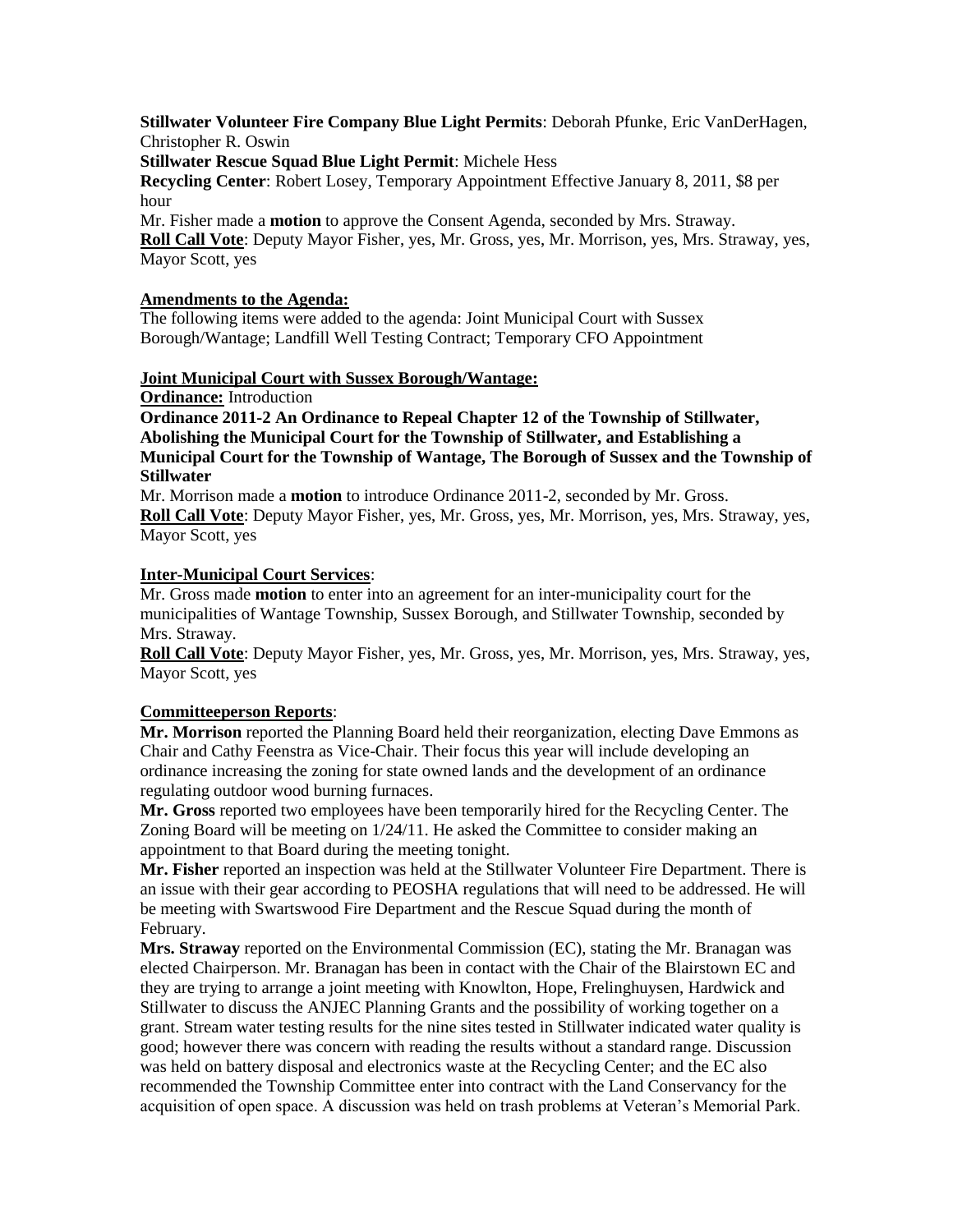Mrs. Straway spoke with Mr. Hendershot and she proposed an extra pick up day for the DPW to remove garbage from the receptacles during the busy season and also placing an additional receptacle at the park. Enforcement issues can be very difficult and teams will be asked to enforce garbage disposal each time they use the park. A brief discussion was held on instituting a carry in carry out program. Mrs. Straway explained such a policy currently exists at the State Park and the Superintendent of the park has indicated it has not been successful.

**Mayor Scott** commended the DPW on the roads during the snowstorms we have had recently.

## **Ordinance**: 2<sup>nd</sup> Reading and Public Hearing

## **Ordinance 2011-1 Calendar Year 2011 Ordinance to Exceed the Municipal Budget Appropriation Limits and to Establish a CAP Bank**

The meeting was opened for public comment. There being no public comment on the ordinance, the meeting was closed and Mrs. Straway made a **motion** to adopt Ordinance 2011-1, seconded by Mr. Fisher.

**Roll Call Vote**: Deputy Mayor Fisher, yes, Mr. Gross, yes, Mr. Morrison, yes, Mrs. Straway, yes, Mayor Scott, yes

### **Open Public Session (agenda items only)**

**Ed Szabo, 978 Route 521** expressed concern with the joint court service costs being disproportionate and Stillwater being responsible for more than their share. Mr. Gross explained the three-year contract has been reviewed and cannot be raised more than two percent during that time period. He agreed that there were problems in the past and stated the Committee has made sure that the agreement is equally divided.

Mr. Szabo asked if the sound system could be improved as it is very hard to hear the Committee at the back of the room.

**Bill Steckowich, 907 Hardwick Road** expressed concern with no public session being offered during the budget meeting on January 15, 2011. He also inquired why budget worksheets were not distributed to the public. Mr. Morrison explained he had done so in the past but has realized it is not a good practice as it is a work in progress constantly changing; and it has also been recommended by several State agencies, including ORPA, that it not be done. He suggested that Mr. Steckowich obtain a copy of the 2010 budget from the Clerk so he can follow along as it is being reviewed for this year. Attorney McBriar explained a public session is not required during a workshop meeting and a public hearing is held on the budget prior to its adoption.

Mr. Steckowich was concerned with Mr. Vreeland's mention of calcium chloride during his presentation and its effectiveness once it is mixed with water. Mr. Scott stated he would speak with Mr. Vreeland about the concern.

## **There being no further members of the public wishing to speak, this portion of the meeting was closed to the public.**

#### **Old Business:**

#### **Zoning Board of Adjustment Appointments:**

Mr. Scott made a **motion** to appoint George Lippencott as an Alternate #1 member of the Zoning Board of Adjustment, expiration of term 12/31/11, seconded by Mr. Gross.

**Roll Call Vote**: Deputy Mayor Fisher, yes, Mr. Gross, yes, Mr. Morrison, yes, Mrs. Straway, yes, Mayor Scott, yes

#### **Planning Board Appointments (Mayor's Appointment):**

Mayor Scott made a **motion** to appoint Rick Nothstine as an Alternate #2 member of the Planning Board, expiration of term 12/31/12, seconded by Mr. Gross.

**Roll Call Vote**: Deputy Mayor Fisher, yes, Mr. Gross, yes, Mr. Morrison, no, Mrs. Straway, abstain, Mayor Scott, yes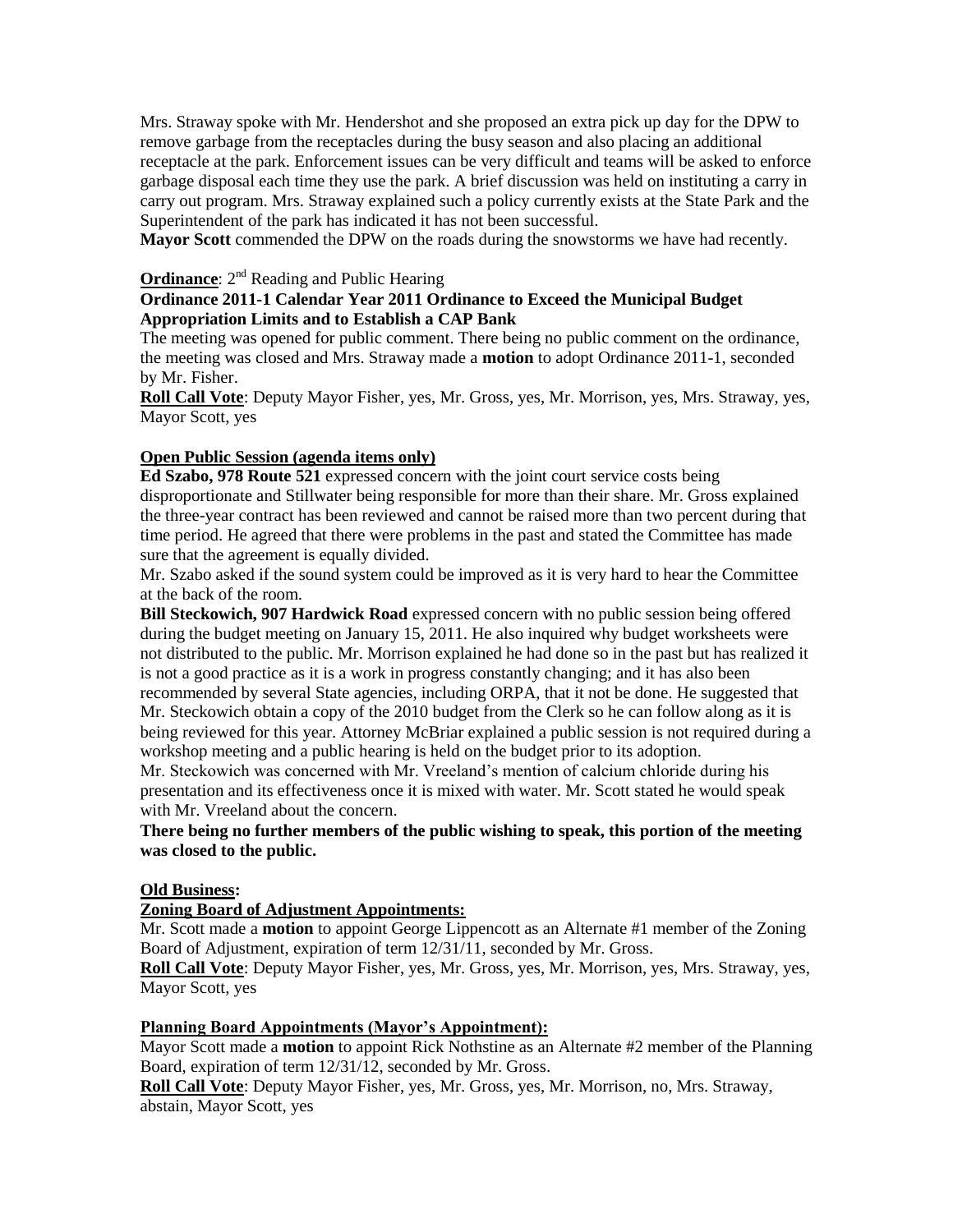# **Environmental Commission Appointment:** Moved to the February 1, 2011 agenda

## **Recreation Commission Appointment:**

Mayor Scott appointed Tina Franco as a regular member of the Recreation Commission, expiration of term 12/31/15.

# **New Business:**

**Land Conservancy (LC) 2011 Contract:** The Committee discussed renewing the agreement, and Mr. Fisher expressed concern with the cost of the contract, \$11,500, and he questioned the need for more open space. It was noted the contract is funded through the Open Space Fund. The Environmental Commission (EC) also recommended the Township Committee enter into the agreement. Mr. Szabo a member of the EC who was present at the meeting confirmed the stance of the EC and noted that land is reasonably priced in this economy. Mr. Fisher felt some of the property should be developed and left on the tax rolls.

Following the discussion, Mayor Scott made a **motion** to enter into the 2011 contract with the Land Conservancy of NJ for the acquisition of open space, \$11,500, seconded by Mr. Morrison. Mr. Morrison spoke on the possibility of paying the LC on an individual acquisition basis rather than the amount of \$11,500 when maybe only one or two properties may be available during the year. Mrs. Straway was concerned with the status of the open space map updating that is currently being done by the LC and what will happen if the contract is not renewed. Mr. Gross felt most acquisitions in the past were not for developable land. He felt the matter should be studied further prior to a decision being made and the Committee agreed.

**Roll Call Vote**: Deputy Mayor Fisher, no, Mr. Gross, no, Mr. Morrison, no, Mrs. Straway, no, Mayor Scott, no

**CFO Temporary Appointment:** Mr. Gross made a **motion** to appoint Beth Barile on a temporary part-time basis as a CFO/Treasurer/Account Clerk/Payroll Clerk, at her 2010 rate, seconded by Mrs. Straway.

**Roll Call Vote**: Deputy Mayor Fisher, yes, Mr. Gross, yes, Mr. Morrison, yes, Mrs. Straway, yes, Mayor Scott, yes

# **Landfill Contract for Well Testing**:

Based on a recommendation by Mr. Vreeland, Mr. Gross made a **motion** to enter into contract with QC Laboratories for \$4,644.00 for 2011, to conduct the well testing at the landfill, seconded by Mr. Fisher.

**Roll Call Vote**: Deputy Mayor Fisher, yes, Mr. Gross, yes, Mr. Morrison, yes, Mrs. Straway, yes, Mayor Scott, yes

# **Open Public Session:**

**Kathleen Draghi, 1016 Route 619** questioned the legal definition of residency to serve on the Committee. Attorney McBriar would review the specific ordnance pertaining to the matter. Mrs. Draghi was concerned that Mrs. Straway was appointed when she does not reside in Stillwater. She stated she resides next to the Straway property and watched Mrs. Straway and her husband move out. Mrs. Straway stated her husband is employed in Warren County and with that employment he has the opportunity to stay on the premises. She has the option of staying there or coming home. She receives her mail at her address in Stillwater, her driver's license is under her Stillwater address and she works in Hampton. She has a flexible schedule that determines where